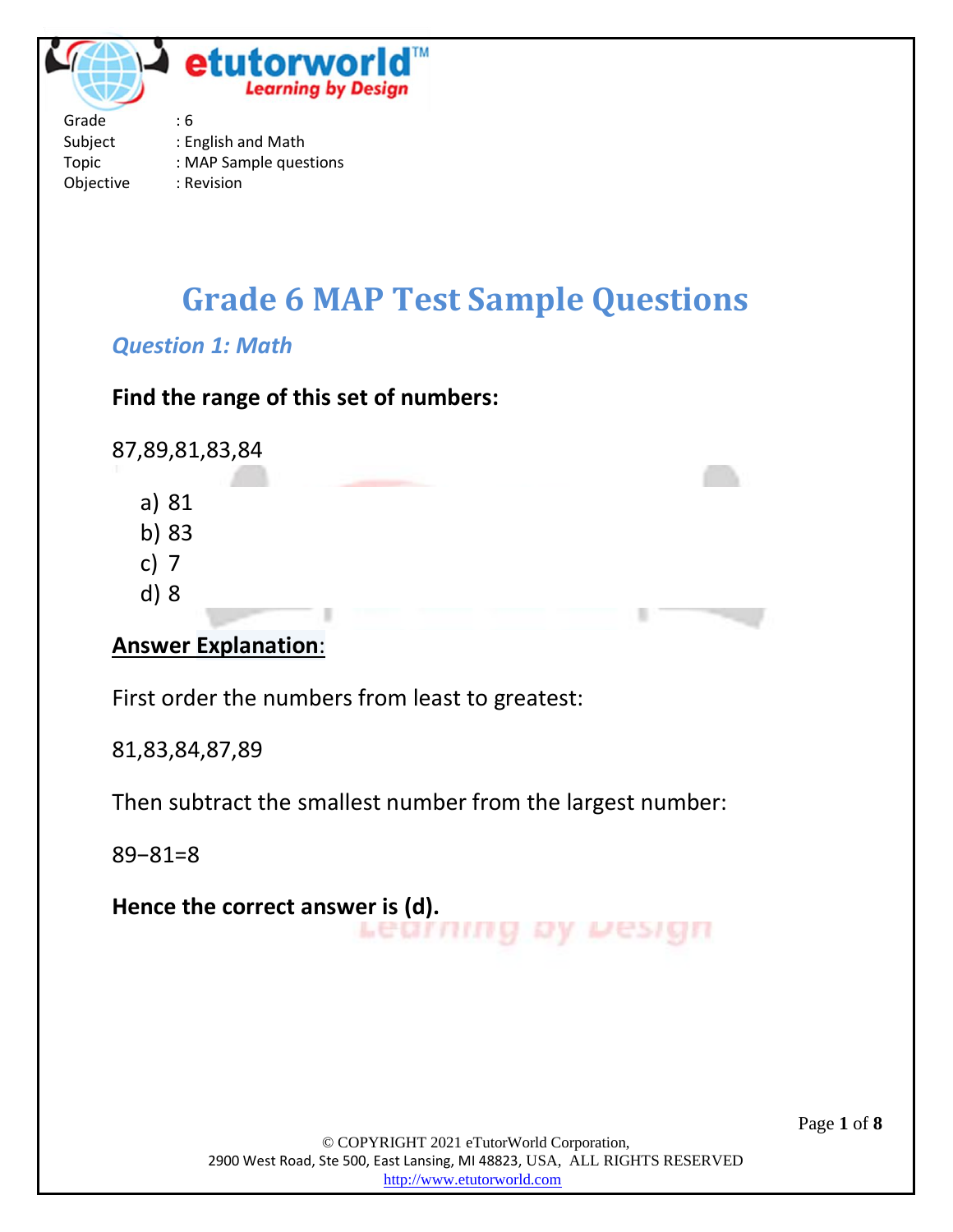

#### *Question 2: Math*

In a county school there are 750 students in a school. The number of girls is 104 more than the boys. Which of the following equations will help us find out the number of boys in the school and how many boys are there in the school?

- a) x+(x+104)=750; No of boys is 323
- b) x+(x−104)=750; No of boys is 104
- c)  $x+(x+104)=750$ ; No of boys is 104
- d)  $x+(104-x) = 750$ ; No of boys is 323

#### **Answer Explanation**:

**The correct answer is (a).**

Let the number of boys  $= x$ 

Then, number of girls =  $x + 104$ 

- $x + (x + 104) = 750$  (Given in the question)
- $0r 2x + 104 = 750$
- Or  $2x = 750 104 = 646$  earning by Design

 $0r x = 323$ 

Hence, the number of boys = 323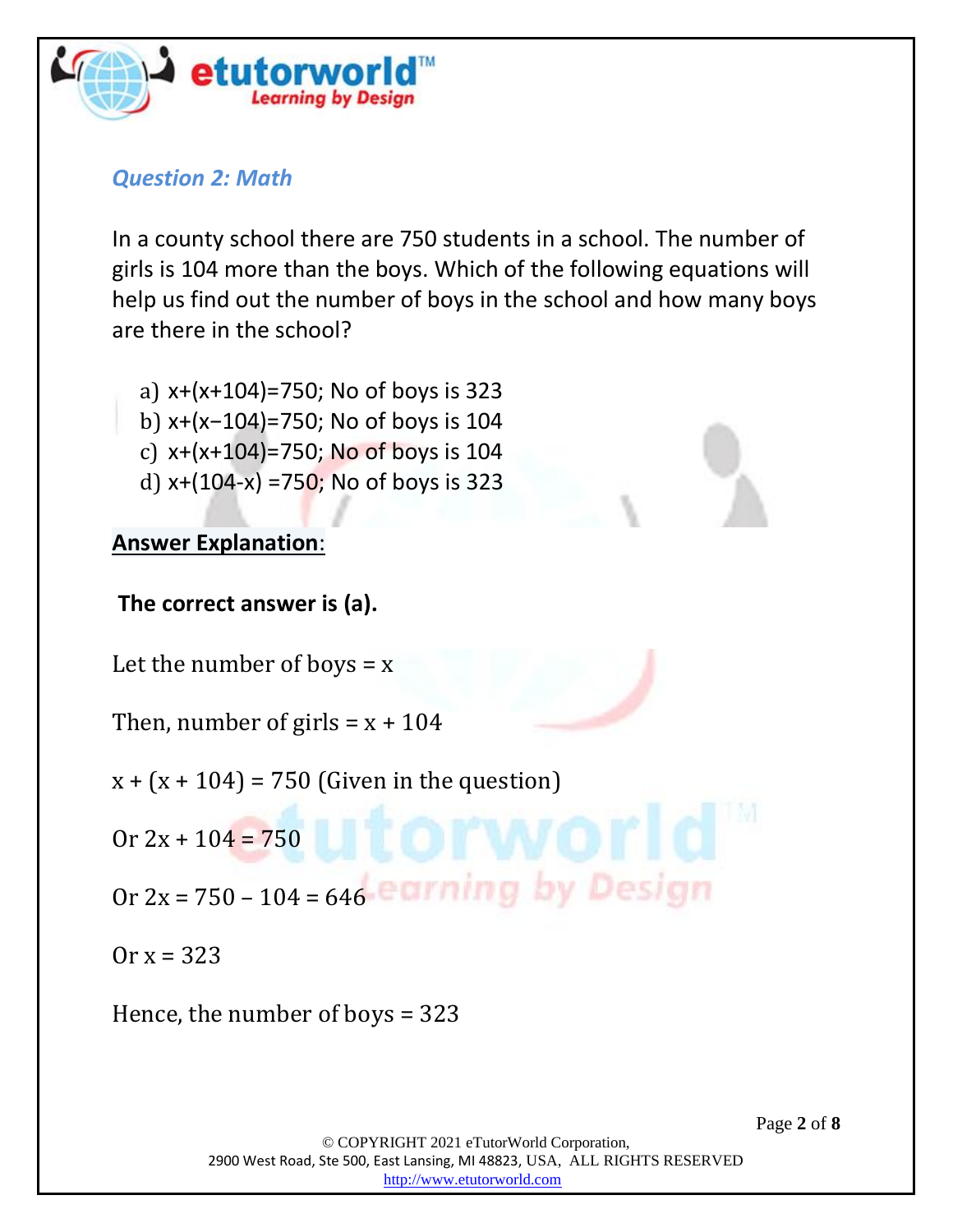

## *Question 3: Language Usage*

# Choose the **possessive pronoun** from the given sentence: **This lost puppy is hers.**

- a) lost
- b) is
- c) hers
- d) This

#### **Answer Explanation:**

# **The correct answer is (c)**

Possessive pronouns show that something belongs to someone.

Answer (c) is correct because the word hers means "belonging to her."

Answer (a) is incorrect because 'lost' in this sentence describes the puppy.

Answer (b) is incorrect because 'is' is a verb.

Answer (d) is incorrect because 'this' is a demonstrative pronoun.

© COPYRIGHT 2021 eTutorWorld Corporation, 2900 West Road, Ste 500, East Lansing, MI 48823, USA, ALL RIGHTS RESERVED [http://www.etutorworld.com](http://www.etutorworld.com/)

**Learning by Design** 

Page **3** of **8**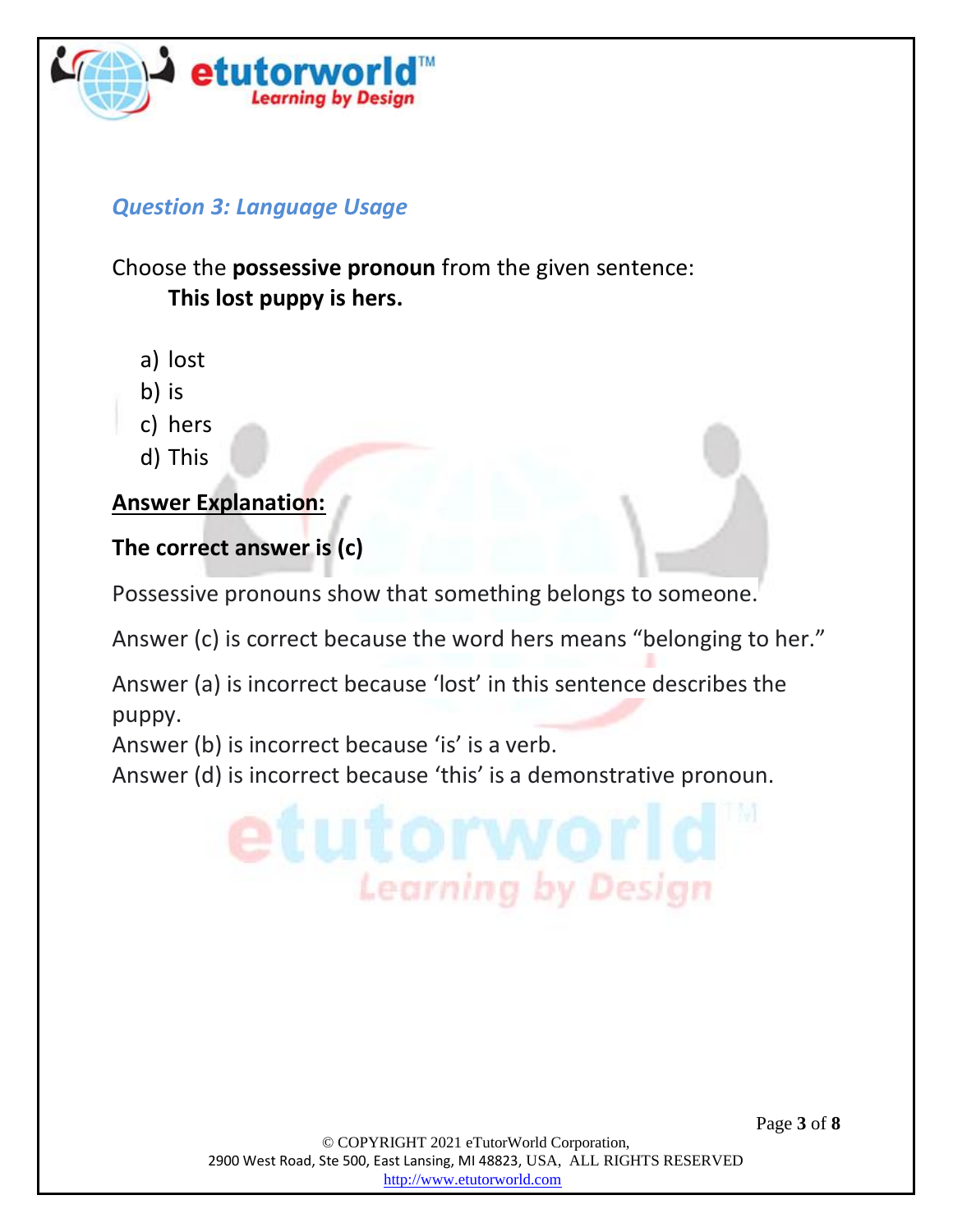

#### *Question 4: Language Usage*

**Read the sentence.** *The tall girl works here every Sunday.*

#### **What is the simple predicate of the sentence?**

- a works here every Sunday
- b) works here
- c) The girl
- d) The tall girl

#### **Answer Explanation:**

#### **The correct answer is (b)**

The simple predicate of a sentence is **the verb that is done in the sentence**.

Answer (b) is correct because the verb in the sentence is 'works' so 'works here' is the simple predicate.

Answer (a) is incorrect because 'works here every Sunday' in this sentence is a complete predicate. A complete predicate is **going to be all the words that modify and further describe the verb**. Answer (c) is incorrect because 'The girl' is the subject.

Answer (d) is incorrect because 'The tall girl' is a complete subject.

Page **4** of **8**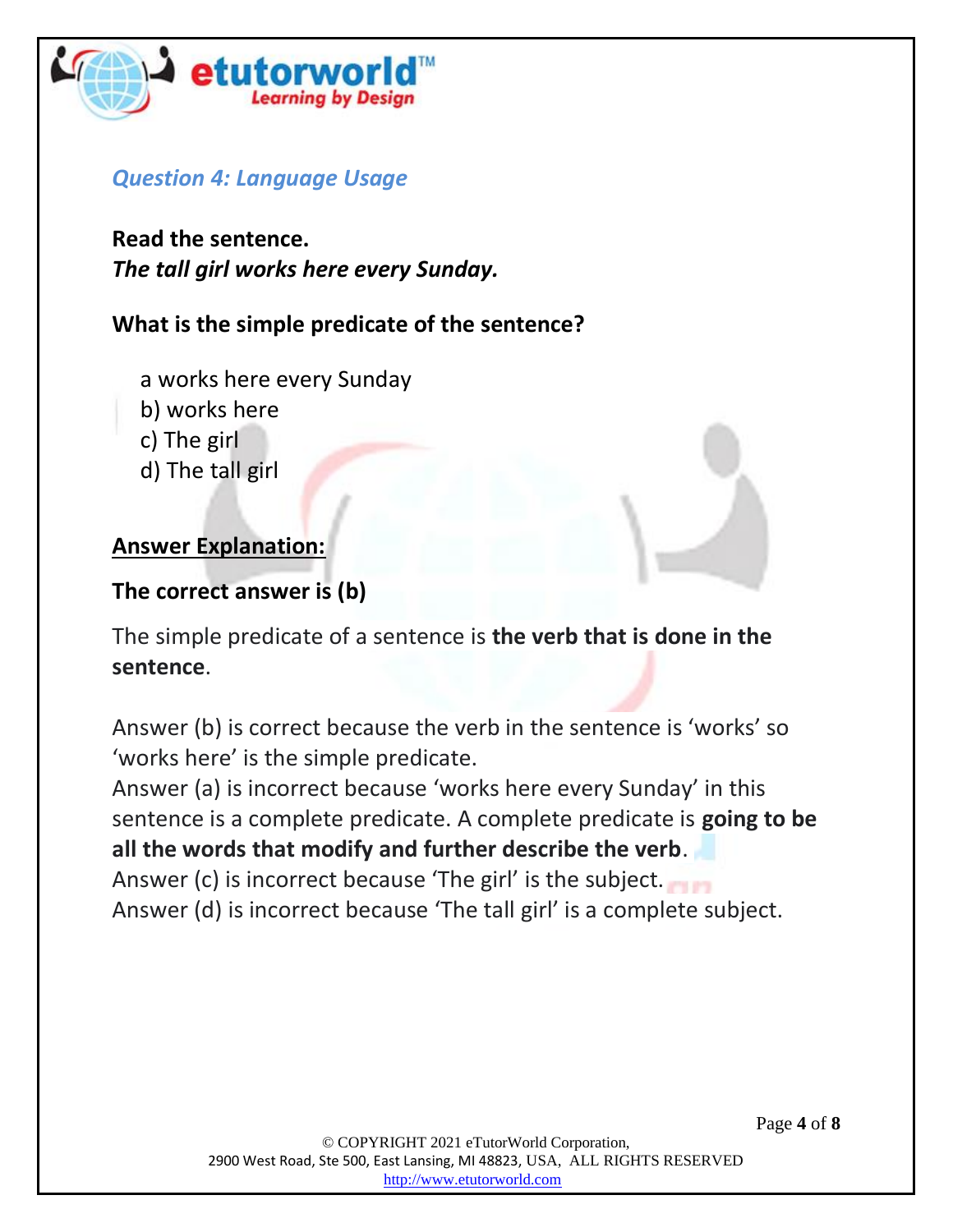

# *Question 5: Reading Comprehension*

**Read the sentence.**

Choose the correct **meaning of the proverb** in the given sentence:

# **The lack of news feels like a calm before the storm.**

- a) A period of inactivity likely to continue till it starts to rain.
- b) A period of tranquillity which precedes a period of difficulty.
- c) The silence that occurs before a storm starts.

### **Answer Explanation:**

# **The correct answer is (b)**

A proverb is **a short sentence that people often quote, which gives advice or tells you something about life**.

Answer (b) is correct because the proverb- **calm before the storm**  means a period of tranquillity or peace before difficult times. Answer (a) is incorrect. Answer (c) is incorrect.

### *Question 6: Reading Comprehension*

**Read the passage and answer the following question.**

Once people wore garlic around their necks to ward off disease. Today, most Americans would scoff at the idea of wearing a necklace of garlic cloves to enhance their well-being. However, you might find a number of Americans willing to ingest capsules of pulverized garlic or other herbal supplements in the name of health. Complementary and alternative medicine, which includes a range of practices outside of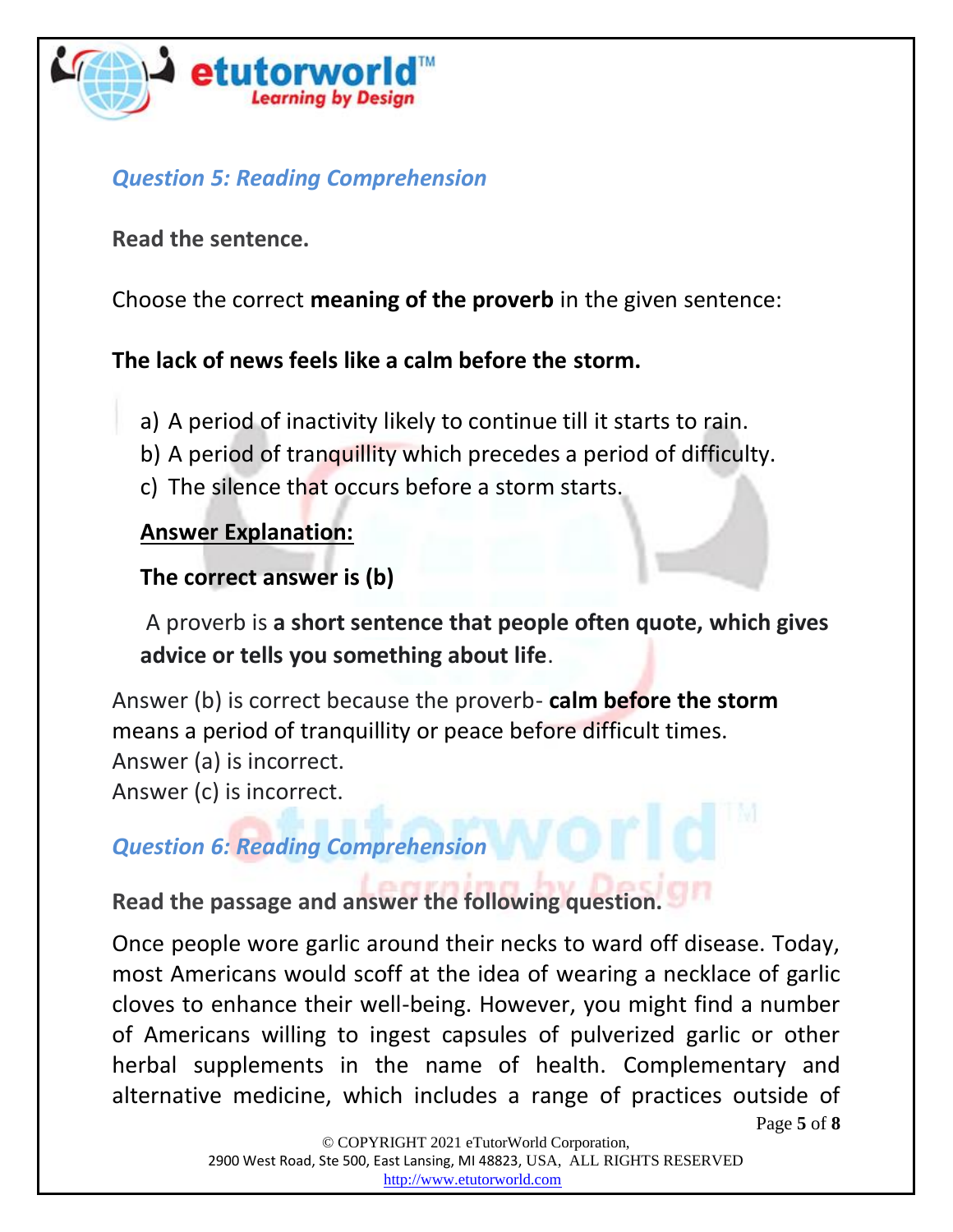

conventional medicine such as herbs, homeopathy, massage therapy, yoga, and acupuncture, hold increasing appeal for Americans. In fact, according to one estimate, 42% of Americans have used alternative therapies. In all age groups, the use of unconventional healthcare practices has steadily increased in the last 30 years, and the trend is likely to continue, although people born before 1945 are the least likely to turn to these therapies. Why have so many patients turned to alternative therapies? Many are frustrated by the time constraints of managed care and alienated by conventional medicine's focus on technology. Others feel that a holistic approach to healthcare reflects their beliefs and values. Others seek therapies that relieve symptoms associated with chronic disease; symptoms that mainstream medicine cannot treat. Some alternative therapies have even crossed the line into mainstream medicine, as scientific investigation has confirmed their safety and efficacy. For example, physicians may currently prescribe acupuncture for pain management or to control the nausea associated with chemotherapy. Additionally, many U.S. medical schools teach courses in alternative therapies, and many health insurance companies offer some alternative medicine benefits.

# **From the following options, choose the one that explains the main idea of the passage given above ?**

a. Alternative medicine is now a booming business in the United States with more and more Americans seeking it out than ever before.

b. It is not unusual for mainstream doctors to incorporate alternative therapies into their practice.

c. Over the last few decades, alternative medicine has become more popular and accepted; and many doctors have started practicing in the United States because of many credible reasons.

d. People are tired of conventional medicine's focus on technology.

Page **6** of **8**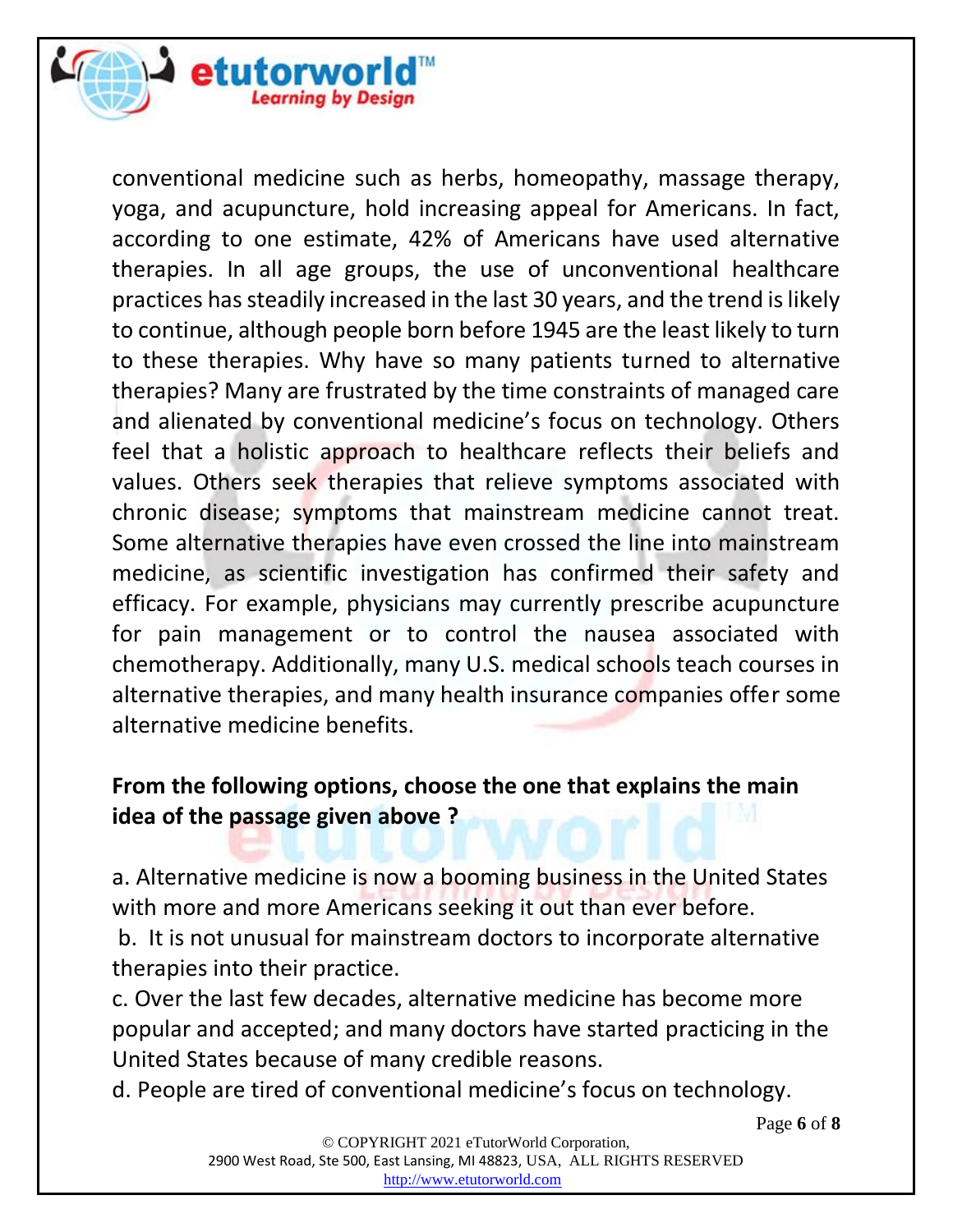

#### **Answer Explanation:**

### **The correct answer is (c)**

The entire passage supports this idea. Choice a is incorrect because the business aspect of alternative medicine is not discussed in the passage. Choices b and d reflect accurate supporting statements that do appear in the passage, but they are not encompassing enough to reflect the main idea.

#### **. Answer Key:**

Q.1. d) 8

- Q.2. a) x+(x+104)=750, No of boys=323
- Q.3. c) hers
- Q.4. b) works here
- Q.5. b) A period of tranquillity which precedes a period of difficulty.
- Q.6. c) Over the last few decades, alternative medicine has become more popular, accepted, and practiced in the United States.